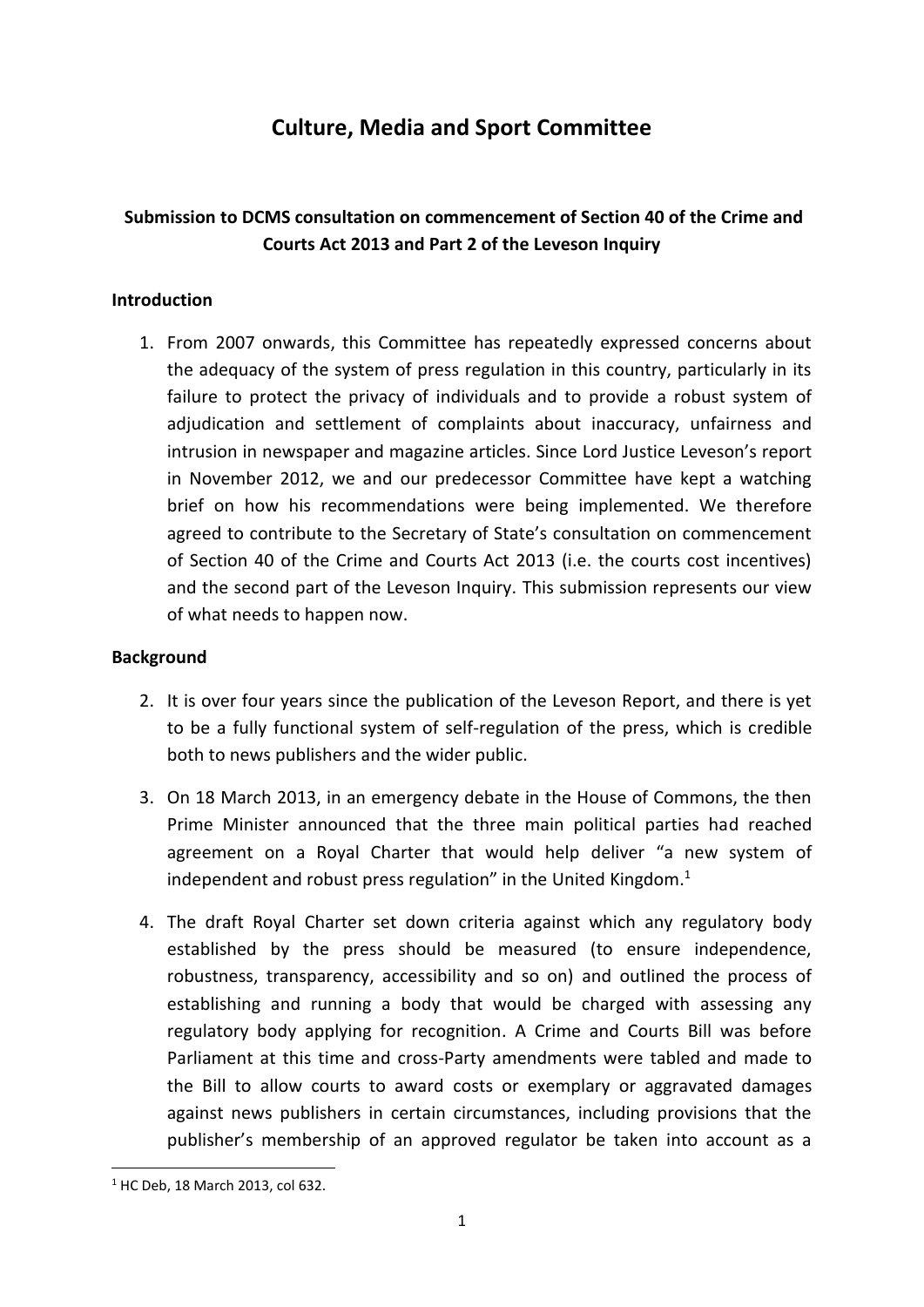mitigating factor. After rejection by the Privy Council of the press industry's own application for a Royal Charter, on 30 October 2013 a cross-Party Charter received the Royal Seal. It was understood that the cost provisions in the 2013 Act would not take effect until an approved regulator was in place.<sup>2</sup>

## **Independent self-regulation and Leveson criteria**

- 5. The Press Complaints Commission (PCC) continued in existence until the Independent Press Standards Organisation (Ipso) was launched in September 2014. One of the major changes from the PCC to Ipso is the contractual relationship that exists between the regulator and the regulated. Ipso also has the power to launch standards investigations in specific instances and, at the end of an investigation, it has the power to issue fines of up to £1 million. Since Ipso was established, there have been no standards investigations, nor has it levied a fine. Arguably there has been no meaningful evidence to show whether or not the new body is respected by the public. Circumstances have meant that it has acted more as a mediator and adjudicator of complaints than a regulator of standards. A fundamental flaw has been the industry's refusal so far to allow Ipso to introduce a compulsory, low cost system of arbitration.
- 6. As an alternative to Ipso, the IMPRESS project was set up with the intention of establishing a regulator that would aim to be fully compliant with Lord Justice Leveson's recommendations. And after a couple years in incubation, in October 2016 IMPRESS was recognised by the Press Recognition Panel under the Royal Charter process. So far it has attracted very few members and those that have subscribed appear to be relatively small news publishers. IMPRESS's recognition has come under some criticism and its independence has been questioned as almost all its funding comes from Max Mosley, through charitable, family trusts. The Press Recognition Panel, however, has satisfied itself of IMPRESS's independence and recognised it to be Leveson-compliant.
- 7. In contrast, IPSO's membership comprises about 90% of the national newspaper industry, including major magazine publishers and the majority of regional and local newspapers. However, significantly *The Guardian*, *Financial Times, Independent* and *Evening Standard* titles have not joined and, as yet, show no inclination to join either Ipso or IMPRESS. Since Leveson, the advent of online news sources and social media are changing the way people consume news. Online news providers such as BuzzFeed and the Huffington Post have not signed up to a regulator. There is a wider question, given the ways news is consumed, of how the public can be assured of the accuracy of what they are reading, and how

**<sup>.</sup>** <sup>2</sup> S 34-42 of the Crime and Courts Act 2013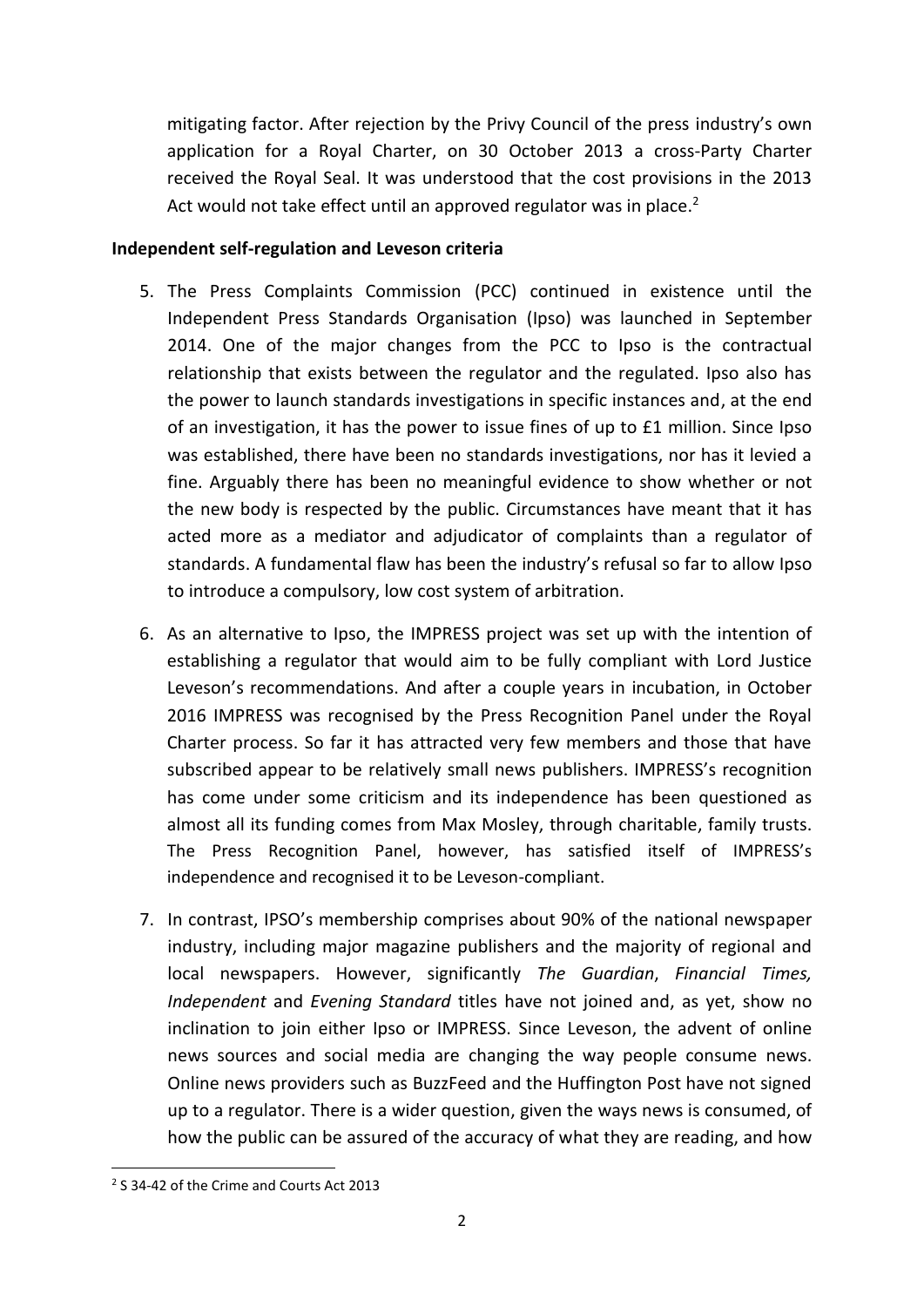any inaccuracies can be challenged. There also needs to be greater consideration of how self-regulation of the media works in the online world, and in particular how to inform and alert readers about sources of fake news.

- 8. A key criterion stipulated by Leveson for a system to be effective is that it should include all major publishers of news (if not all publishers of newspapers and magazines). Leveson was clear that he hoped that a voluntary system of independent self-regulation could be achieved, but that if some or all of the industry were not willing to participate the Government should be ready to consider establishing a statutory backstop regulator. Unambiguously, Leveson refused to recommend "another last chance saloon for the press". It is now over four years since publication of his recommendations.
- 9. While Ipso maintains that it is an improvement on the old Press Complaints Commission, it plainly does not meet all the requirements set down in the Royal Charter and falls short of being Leveson-compliant. In November 2013, prior to Ipso becoming operational, the Media Standards Trust assessed the plans for Ipso against the Leveson recommendations. It concluded that "at almost every level the regulator would be dependent on the industry". It noted that the Regulatory Funding Company (the industry funding body) had a substantial role not just in funding but in appointments, regulations, investigations, sanctions, arbitration, and voting. The Media Standards Trust questioned why the funding body should have any functions beyond calculating, gathering and distributing membership fees.
- 10. Nevertheless, following over a year of operation, Sir Joseph Pilling<sup>3</sup> concluded that Ipso largely complied with Leveson in the main areas around effectiveness and independence. However, he said that it failed to comply with Leveson in providing a low cost arbitration system for complaints. Sir Joseph set out several recommendations to strengthen Ipso's system of handling complaints and regulation. We consider some of these below.
- 11. Sir Alan Moses, Chairman of Ipso, has said that Ipso was set up on the basis that it would not be seeking recognition [under the Charter] and its Articles of Association prevented it from doing so. Ipso believes that after a suitable period it should be judged on its performance against the Leveson criteria for independent regulation of the press and not against the Charter. It is a matter of dispute as to whether any regulator needs to meet every detail of the Royal Charter's requirements, but introducing a compulsory system of low-cost

**<sup>.</sup>** <sup>3</sup> Sir Joseph Pilling was appointed as an external reviewer of IPSO independence and effectiveness by Ipso's appointment panel. His review was published in October 2016.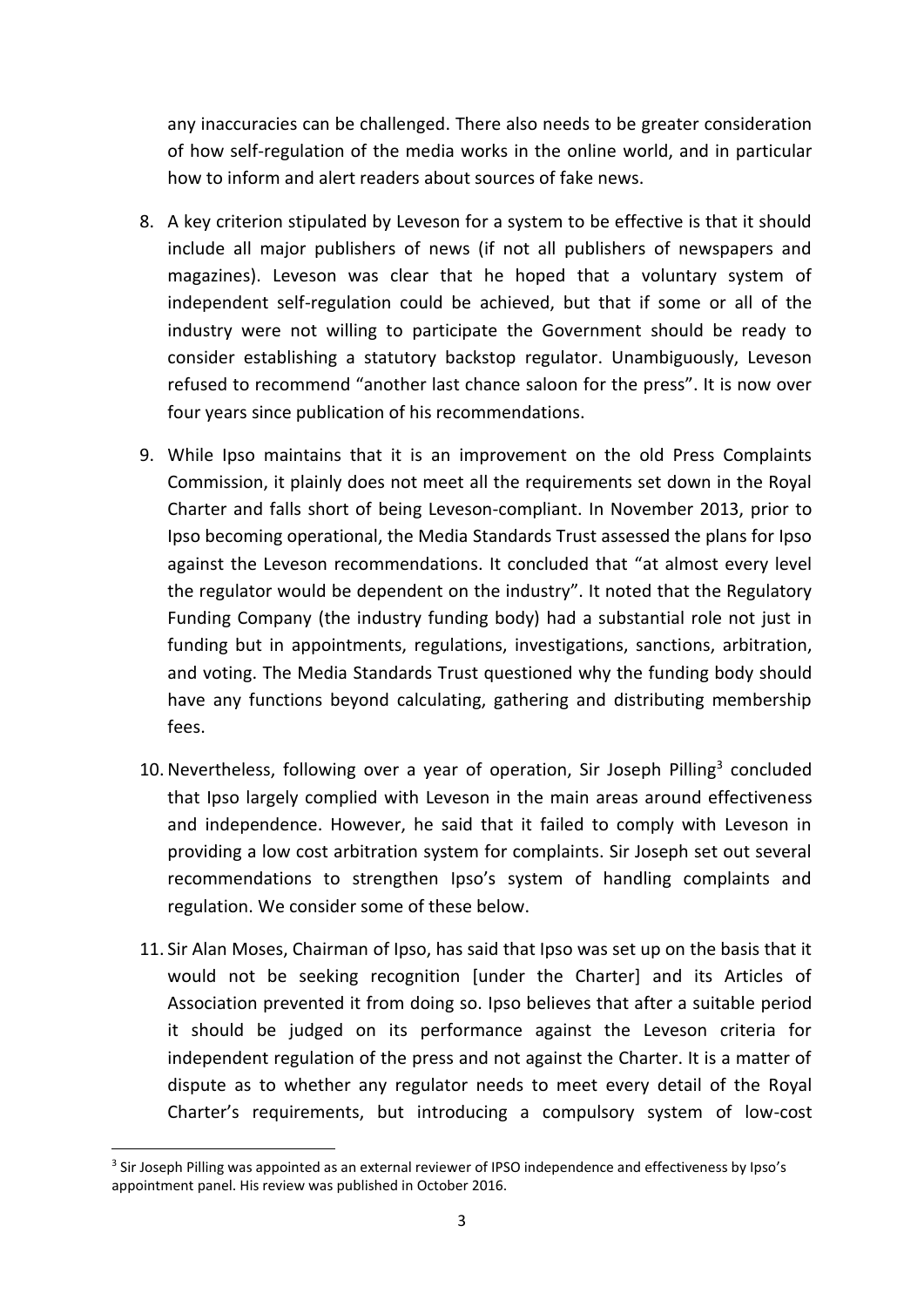arbitration was regarded as absolutely essential to the type of regulatory system set out by Leveson.<sup>4</sup> Yet Sir Alan Moses has said that the press hitherto had shown deep reluctance to join any regulator which was going to be recognised under the Charter and Recognition Panel because it feared compulsory arbitration.

- 12. Whether Ipso offers arbitration will be decided following a year's running of a pilot and following agreement of the industry funding body. In any event, Ipso has indicated that the scheme would be optional for publishers, meaning they could 'cherry-pick' which complaints they chose to take to arbitration. At the time of writing we understand no claimants have used Ipso's pilot arbitration scheme.
- 13. Clearly, the recognition of IMPRESS as an approved regulator by the PRP is a trigger point as to whether Section 40 should now be commenced, as had been the intention when the Crime and Courts Bill was amended by an overwhelming majority in the House in 2013.<sup>5</sup> This was in line with Leveson's recommendation that there be cost incentives that give news publishers within a recognised system of self-regulation more protection, and leave those outside more exposed.<sup>6</sup> In England and Wales, the measures to incentivise recognition are set out in the 2013 Act; it is up to the Scottish Government and Northern Ireland Executive to consider what further action is required to bring about improved standards as contemplated by the Charter in their nations.
- 14. The Press Recognition Panel noted in its first Annual Report to Parliament that a number of respondents to its consultation had directly linked the small number of publishers that had so far moved towards the recognition system in England and Wales with the fact that Section 40 has not been commenced.<sup>7</sup> The fact that Section 40 has not been commenced has meant that publishers have not had the strong incentive to join a recognised regulator, giving the public access to the independent, low-cost arbitration envisaged by Leveson.
- 15. In response to the Secretary of State's consultation, there was a high-profile campaign by the press protesting over the Royal Charter process, which they argued was the imposition of "state-backed" regulation. Some of the arguments put forward were, in our view, unconvincing and misleading, not least those concerning the consequences of a system of compulsory arbitration. For

 $\overline{a}$ 

<sup>&</sup>lt;sup>4</sup> Launching "a fair, quick and inexpensive" arbitration scheme [free for claimants] for settling civil legal complaints was one of the key recommendations to arise from Leveson.

<sup>&</sup>lt;sup>5</sup> The amendments were passed by 530 votes to 13.

<sup>6</sup> See Leveson's recommendation 74.

<sup>7</sup> *Press Recognition Panel, Annual report on the recognition system*, October 2016, p 25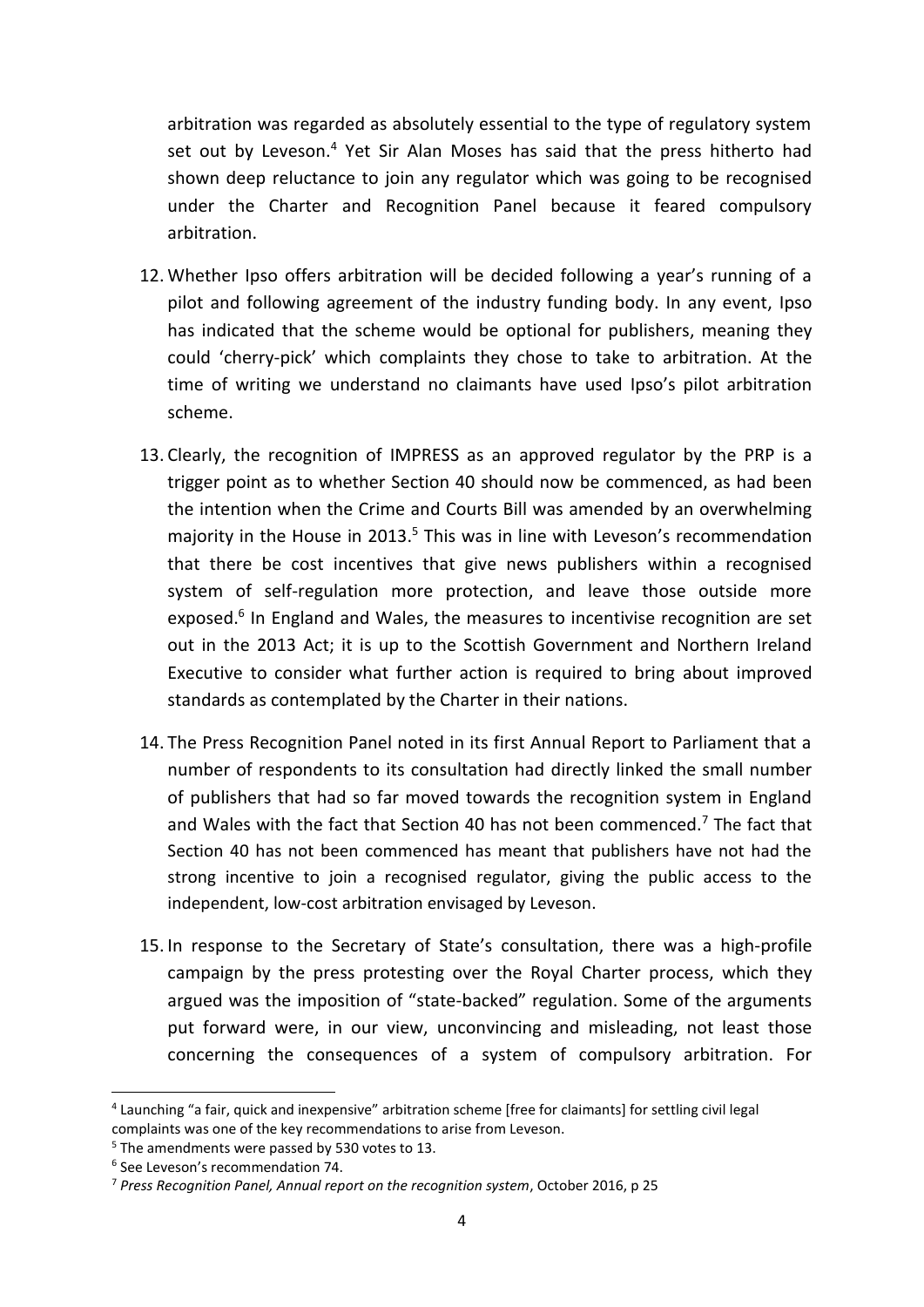example, in relation to the financial impact, mandatory arbitration would have on local and regional publishers, there was no acknowledgement or acceptance that the final Royal Charter explicitly dealt with the issue. The Charter allows the Recognition Panel to decide whether the requirement to provide such an arbitral process could cause serious financial harm to local and regional publishers and if it were likely to, these publishers could be allowed to 'opt out' of the process without this resulting in the withdrawal of the recognition from the regulator. ${}^{8}$ Moreover, the press portrayed local and regional publishers as being uniformly vulnerable small businesses, whereas the majority of the local press is owned and run by the national newspaper groups.

- 16. In addition, there was focus on the alleged chilling effect on investigative journalism that full commencement of Section 40 could have. It has been argued that enabling complainants to initiate court actions against publishers without any fear of financial consequence if proven to be baseless, could have a seriously detrimental effect on journalists and investigative journalism. Section 40 does not require judges always to award costs against the defence, but the provision does establish a strong presumption of an award of costs against a publisher who does not subscribe to a recognised regulator, with judges able to use their discretion to waive this only in special circumstances of a compelling nature, possibly spurious and vexatious cases. Nevertheless, if Section 40 was commenced there might be cases where costs were awarded against a successful defendant because they had failed to provide the complainant access to a recognised process of arbitration.
- 17. That would only be the case, though, where publishers have chosen not to join a recognised, independent, self-regulatory body. On this issue, too, the high-profile press campaign has also not set out the benefits which commencement of Section 40 would have in protecting publishers, editors and journalists if they were part of such a body, and therefore reducing the chilling effect of high court costs on investigative journalism. In January 2017, during the consultation and following the one-sided press campaign, the Press Recognition Panel issued a factsheet 'Myths and facts about the recognition system' addressing this issue, the benefits of low-cost arbitration and the safeguards in the system for local and regional publishers.
- 18. The press have not chosen to focus on the obvious advantages that partial commencement of Section 40 would provide (i.e. Section 40(2)). Partial commencement would afford further incentives for publishers to join a recognised self-regulator in that it would mean those which did sign up would be protected from the adverse costs arising from legal action brought by powerful

**.** 

<sup>8</sup> Royal Charter on self-regulation of the press, Schedule 2, Clause 7(c)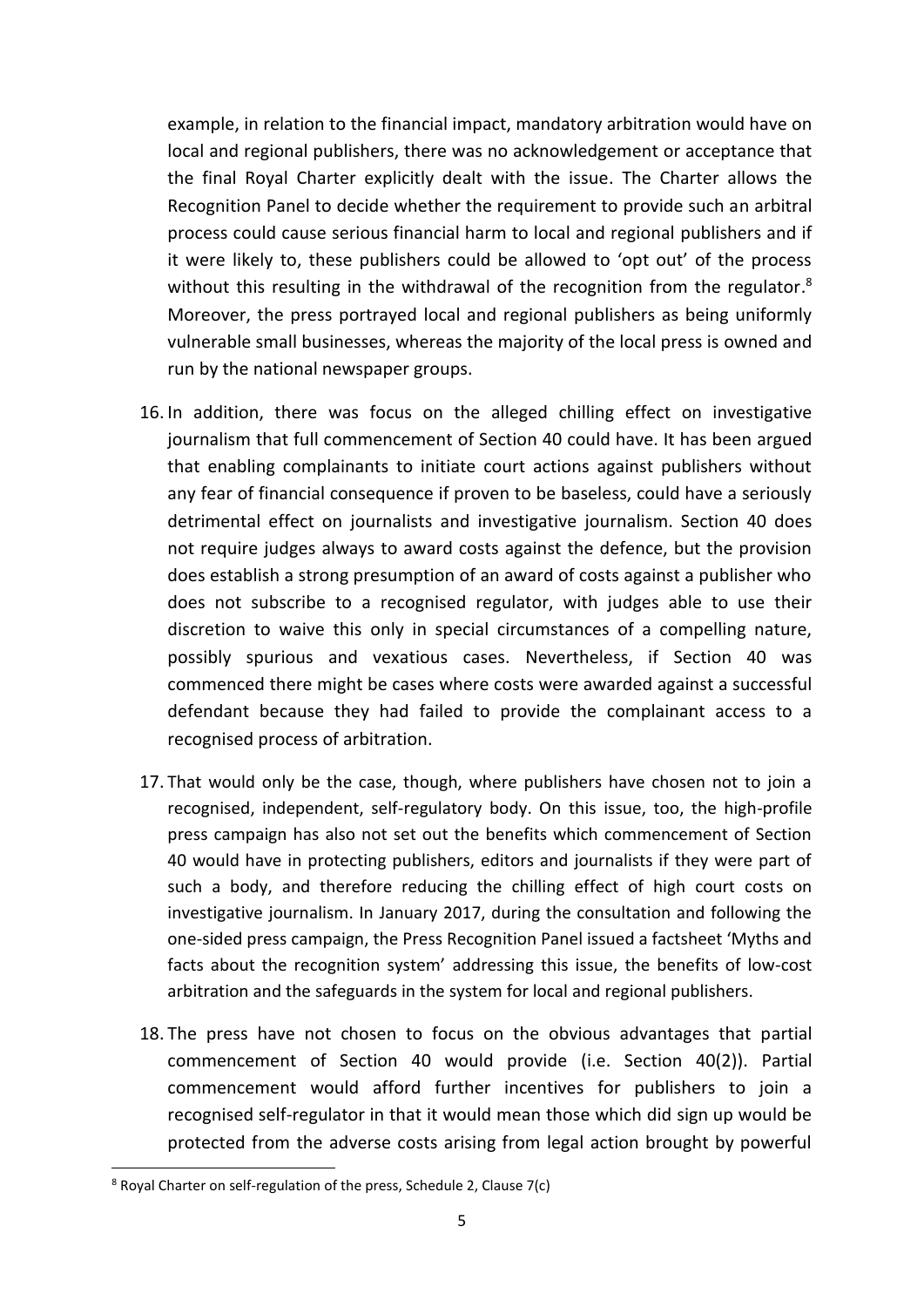claimants, such as state actors or wealthy interests. Being part of a recognised regulator would provide robust legal protections to journalists and avoid them having to shy away from serious investigations over prominent people or organisations. For those publishers choosing to join, it would counter-act the chilling effect already felt, particularly by local newspapers with fewer resources to defend expensive legal claims.

#### **What should happen now?**

- 19. **It appears to us that the press finds itself again confident of resisting substantial change four years after the Leveson Inquiry. The industry has taken some steps to be seen to be subjecting itself to tougher checks and balances but these still have not been tested so it is unclear whether the public has any greater protection or recourse to redress than under the PCC. By comparison, it is not clear to us why broadcasters should have to adhere to the Broadcasters' Code and regulation by Ofcom but the press be allowed to define their own terms vis-a-vis the public. While maximum press freedom is our default position, we believe that the industry should now be set a definite deadline by which to become Leveson compliant.**
- 20. **In order to inspire public confidence in the previous Government's commitment to the past victims of press abuse to deliver a new system of independent and robust press regulation, the Government must now set out a clear route for Ipso and the wider industry to become compliant with Leveson's recommendations.**
- 21. **We do not believe that Section 40 should be repealed now. Without secure legal and financial incentives to participate, any system of regulation is likely to falter.**
- 22. **Several Members of the Committee are in favour of bringing Section 40 as a whole into force immediately. All of us are of the view that the press have been allowed enough time to create a fully Leveson-compliant regulator; it has chosen not to do so. We all consider there is a significant advantage in partial commencement of Section 40(2) now, which would allow publications a valuable opportunity to legal protections to bolster their investigative journalism if they sign up to an approved regulator. This would be a timelimited concession, to enable the press to create a fully Leveson compliant regulator—for instance, by reforming Ipso, if its members decided not to join another body.**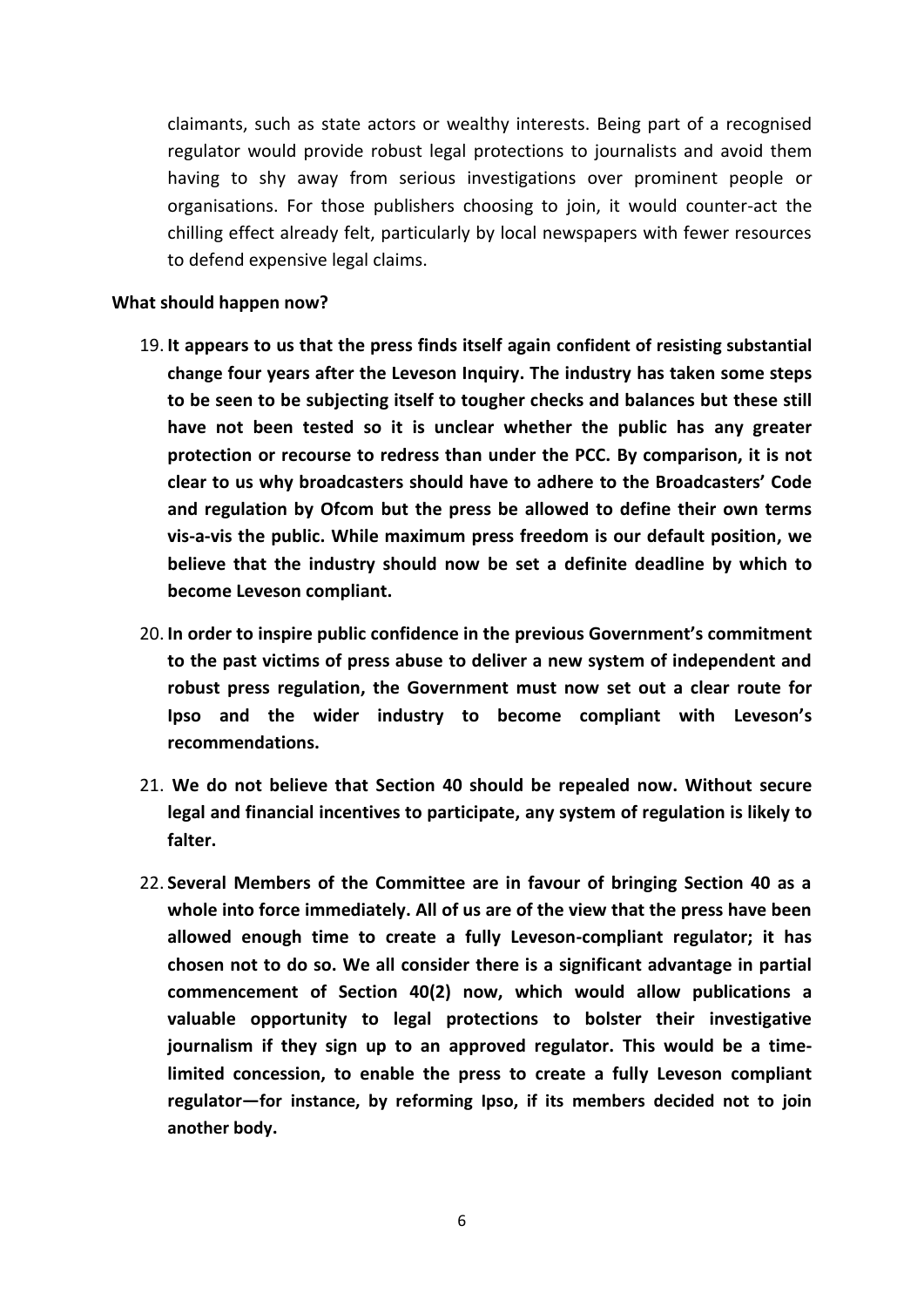- 23. **If Ipso itself were to fall short of what is expected of it under Leveson, the Committee would support the full commencement of Section 40 in one year's time.**
- 24. **If it is indeed the case that acceptance of the Royal Charter is an anathema to significant parts of the press, then the industry might be offered an alternative route to subscribing to a system of low-cost arbitration which may be one that is not provided by a regulator approved under the Royal Charter. The Government should explore how and whether this might be possible in the context of the Arbitration Act 1996.<sup>9</sup> If the press is successful in establishing such a system, and was also able to reform Ipso to bring it in to line with the recommendations on press regulation in the Leveson Report, the Government could at that time consider repealing part (3) of Section 40.**

## **Strengthening Ipso**

 $\overline{a}$ 

#### *Financial independence*

- 25. A positive development since Ipso's creation is the agreement with its funding body of a commitment to a specified budget for a four-year period. We understand this was agreed between Ipso's Chief Executive and the Secretary of the Regulatory Funding Body. To ensure this agreement continues beyond this cycle, it will be essential that this financial negotiation is part of the new contractual arrangement with the industry beyond 2019. **The provision for this financial security needs to be codified in Ipso's Articles of Association. This would ensure Ipso's financial independence.**
- 26. Ipso has the power to launch standards investigations and to levy fines of up to £1 million. Sir Joseph Pilling did not see it as a failure that Ipso had yet to launch a probe. He thought it would be a mistake to launch an investigation on flimsy grounds. Leveson recommended that the regulator should have the authority to examine issues on its own initiative and have powers to carry out investigations both into suspected serious or systemic breaches of the code and failures to comply with the directions of the Regulator's Board. However, Ipso's Articles of Association require a tougher test in that a breach must be serious and systemic. A concern we have with Ipso's current arrangements, is that it only has £100,000 in its budget to conduct an investigation. Sir Joseph Pilling was unconcerned by

<sup>&</sup>lt;sup>9</sup> The provisions of the Arbitration Act 1996 were founded on the following principles: (a) the object of arbitration is to obtain the fair resolution of disputes by an impartial tribunal without unnecessary delay or expense; (b) the parties should be free to agree how their disputes are resolved, subject only to such safeguards as are necessary in the public interest; (c) in matters governed by the Act the court should not intervene except as set out in the 1996 Act.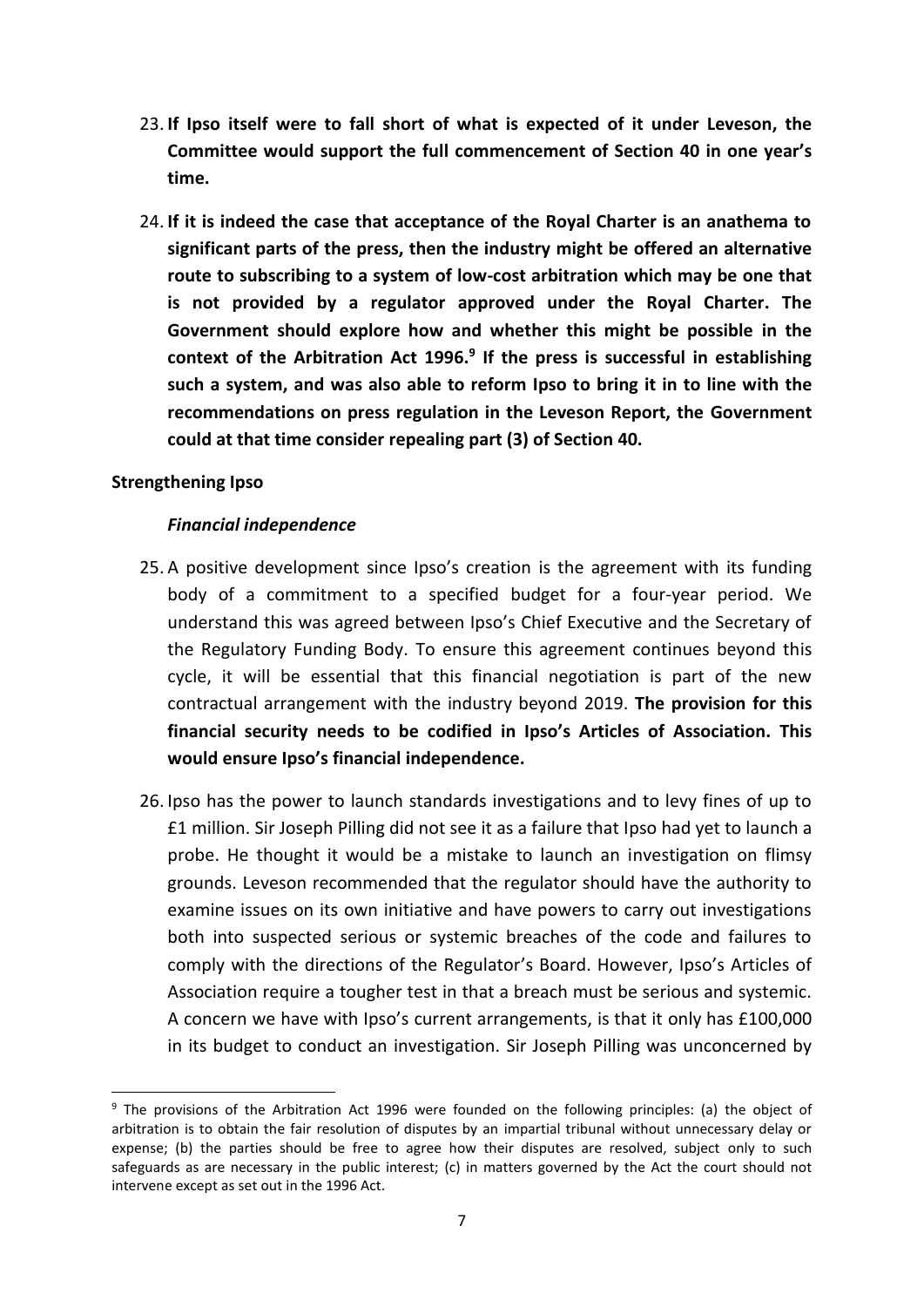this and understood that the budget would be increased following the imposition of a fine which would be paid into an 'investigations fund'. However, Leveson himself in considering arrangements for funding investigations, thought that an initial enforcement fund of £100,000 to cover the costs of the investigations and compliance work would be insufficient. **We believe that Ipso should have access to a more substantial fund to enable it to conduct an investigation if necessary, and not be beholden to the Regulatory Funding Body should it need to act swiftly to conduct an inquiry of a substantial nature.** 

#### *Appeals against Ipso's decisions*

27. Currently, Ipso's rulings can be challenged only on process grounds (rather than substance). Pilling recommended that this rule should be changed, meaning that complainants can seek a review of an Ipso ruling because they think it is wrong (as is the case with the Advertising Standards Authority). Ipso has indicated in its response to Pilling that this would be a process it would seek to put to industry in 2019 as part of the next contractual negotiation. **We believe it should be sooner.**

#### *Arbitration*

- 28. We have set out that the need for compulsory arbitration is a fundamental requirement of Leveson. As things stand, Ipso has only introduced a pilot arbitration scheme and has indicated no likelihood that the industry would accept this on a mandatory basis. There have been no claimants so far who have chosen to use the pilot scheme. Claimants must pay £300 plus VAT for a preliminary ruling and a fee of £2,500 plus VAT to continue to a final ruling. Pilling said, should few or no cases proceed to arbitration under the pilot scheme, Ipso should consider lowering the fees. Ipso itself has indicated one reason that there has been a lack of interest in the arbitration scheme is the availability of conditional fee arrangements for defamation and privacy civil proceedings in the courts. Regardless of this, **we believe the costs of the pilot scheme should be reduced to meet the vision of low cost arbitration set out by Leveson, where complainants would face minimal fees for participation in the scheme**.
- 29. One area of work that Ipso has undertaken is promotion of its existence and powers in relation to dealing with the press. It has undertaken 'road-shows' and similar public events to advertise its work. **We believe that this type of activity needs to be expanded so that the general public are familiar with its position as a regulator of the press and the limit of its powers. It will be necessary for Ipso to have access to an appropriate level of funding to ensure its publicity campaign is extensive enough to ensure awareness of its services is sufficiently wide.** For example, the newspaper owners could fund Ipso placing a regular